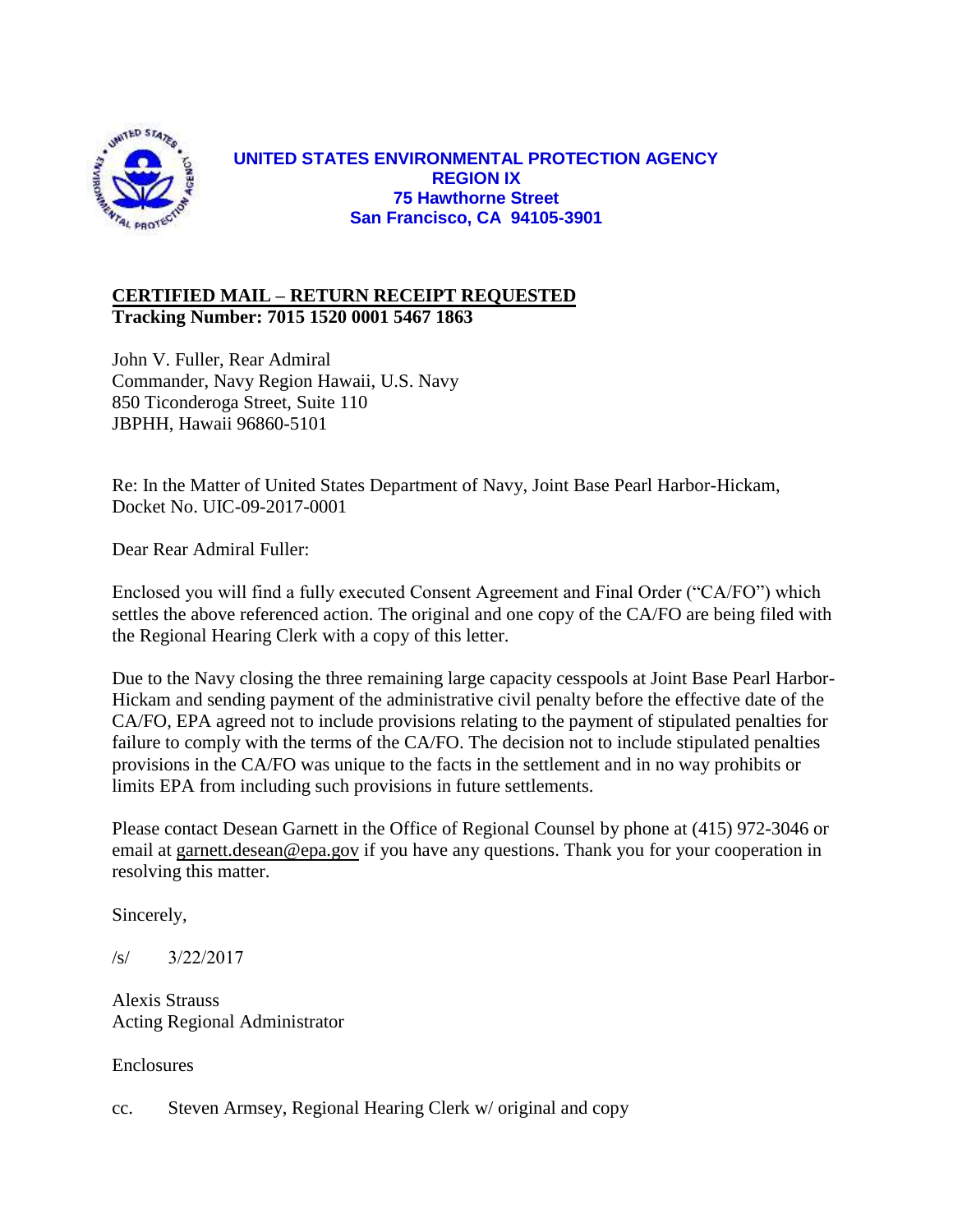SYLVIA QUAST Regional Counsel United States Environmental Protection Agency, Region IX

DESEAN GARNETT Attorney-Advisor United States Environmental Protection Agency, Region IX 75 Hawthorne Street San Francisco, California 94105 (415) 972-3046

Attorneys for Complainant

## **UNITED STATES ENVIRONMENTAL PROTECTION AGENCY REGION IX**

75 Hawthorne Street San Francisco, California 94105

)

) ) ) ) )  $\overline{)}$  $\overline{)}$  $\overline{)}$  $\overline{)}$ 

United States Department of Navy,

Respondent.

Joint Base Pearl Harbor-Hickam, Hawaii Facility

Proceedings under Section 1447(b) of the Safe  $\}$ Drinking Water Act, 42 U.S.C. § 300j-6(b). ) ) )

DOCKET NO. UIC-09-2017-0001

**CONSENT AGREEMENT AND FINAL ORDER** 

### **CONSENT AGREEMENT**

# **I. AUTHORITY**

1. This Consent Agreement is entered into and the Final Order is issued under the

authorities vested in the Administrator of the United States Environmental Protection Agency

("EPA") by Section 1447(b) of the Safe Drinking Water Act ("SDWA" or "the Act"), 42 U.S.C.

§ 300j-6(b).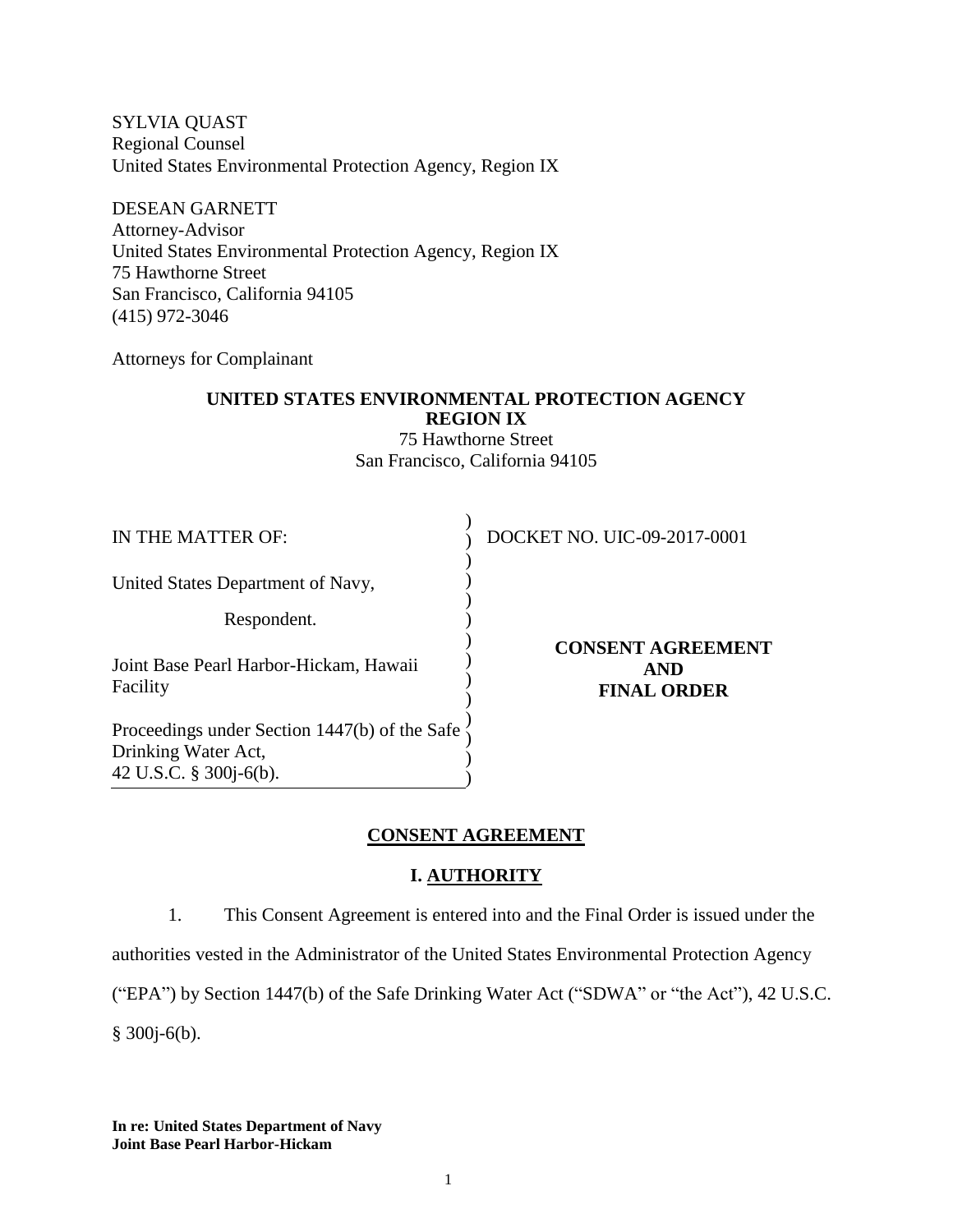2. The Administrator has delegated the authority to enter into this Consent Agreement and issue a Final Order ("CA/FO") to the Regional Administrator of EPA Region IX. In accordance with this authority and with the "Consolidated Rules of Practice Governing the Administrative Assessment of Civil Penalties and the Revocation/Termination or Suspension of Permits," 40 C.F.R. Part 22 (hereinafter "Consolidated Rules of Practice"), the Regional Administrator of EPA Region IX ("Complainant") and the United States Department of Navy ("Respondent"), together referred to as "the Parties," hereby agree to the terms of this Consent Agreement and to the issuance of the Final Order.

3. In accordance with 40 C.F.R. §§ 22.13(b), 22.18(b)(2) and 22.45(b), issuance of this CA/FO commences this proceeding. In addition, pursuant to 40 C.F.R. § 22.18(b)(3), this proceeding will conclude upon the issuance of a final order by the Regional Judicial Officer or Regional Administrator.

4. Part II of this CA/FO contains a concise statement of the factual basis of the violations of the SDWA in accordance with 40 C.F.R. § 22.18(b)(2).

### **II. STIPULATIONS AND FINDINGS**

5. Pursuant to Part C of the Act, 42 U.S.C. §§ 300h to 300h-8, Sections 1421 to 1429 of the SDWA, EPA has promulgated regulations establishing minimum requirements for Underground Injection Control ("UIC") programs, to prevent underground injection that endangers drinking water sources. These regulations are set forth at 40 C.F.R. Part 144.

6. "Underground injection" means the subsurface emplacement of fluids by well injection. 42 U.S.C. § 300h(d)(1); 40 C.F.R. § 144.3.

7. "Well injection" means the subsurface emplacement of fluids through a well. 40 C.F.R. § 144.3.

8. A "cesspool" is a "drywell," which in turn is a "well," as those terms are defined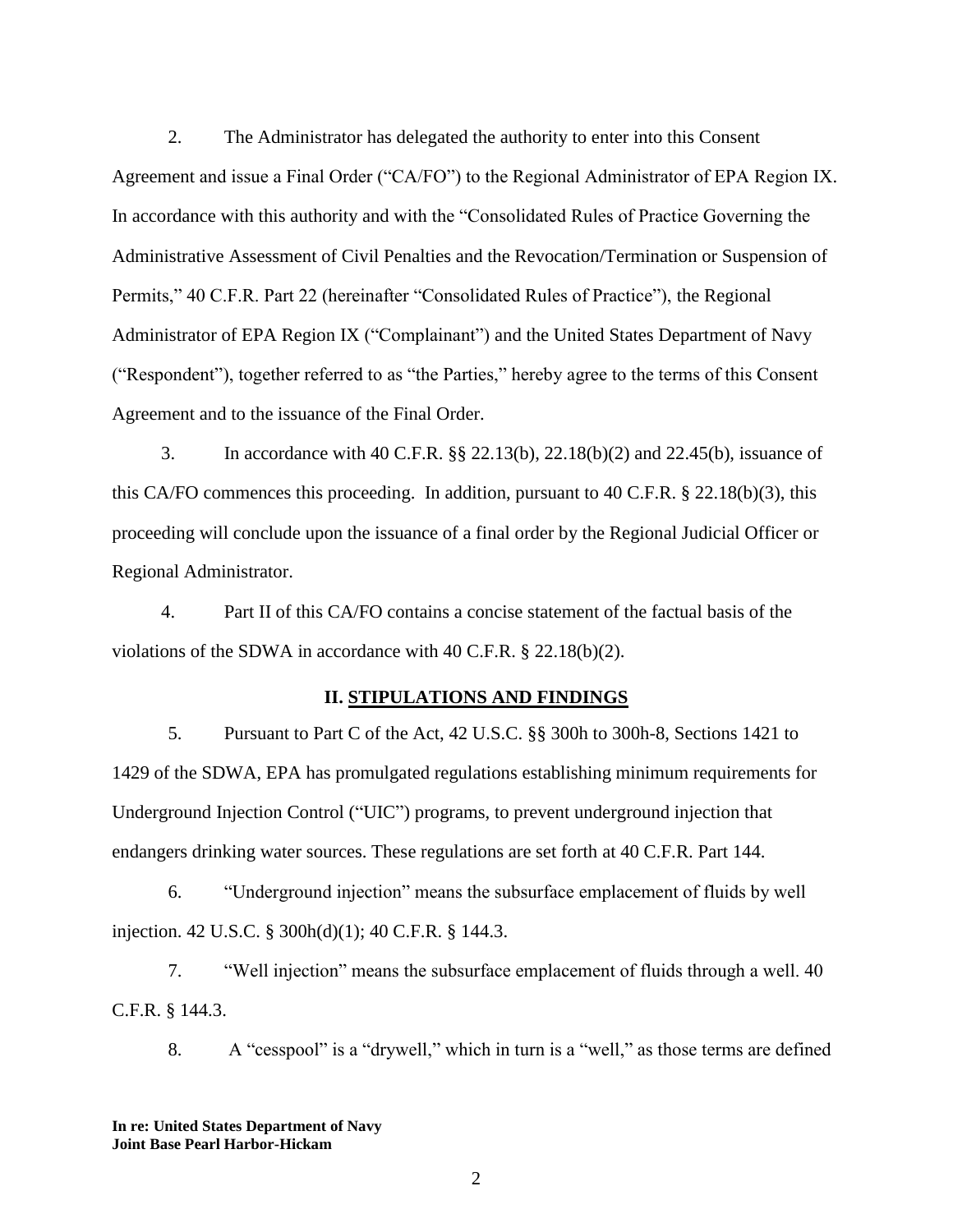in 40 C.F.R. § 144.3. "Large capacity cesspools" ("LCCs") include "multiple dwelling, community or regional cesspools, or other devices that receive sanitary wastes, containing human excreta, which have an open bottom and sometimes perforated sides." 40 C.F.R. § 144.81(2). LCCs do not include single family residential cesspools or non-residential cesspools which receive solely sanitary waste and have the capacity to serve fewer than 20 persons per day. *Id.*

9. UIC program regulations classify LCCs as Class V UIC injection wells. 40 C.F.R.  $§$  144.80(e).

10. Class V UIC injection wells are considered a "facility or activity" subject to regulation under the UIC program. 40 C.F.R. § 144.3.

11. "Owner or operator" means the owner or operator of any "facility or activity" subject to regulation under the UIC program. 40 C.F.R. § 144.3.

12. The "owner or operator" of a Class V UIC well must comply with other Federal UIC requirements in 40 C.F.R. parts 144 through 147 and must also comply with any other measures required by States or an EPA Regional Office UIC Program to protect underground sources of drinking water. 40 C.F.R. § 144.82.

13. Owners or operators of existing LCCs were required to have closed those LCCs no later than April 5, 2005. 40 C.F.R. §§ 144.84(b)(2) and 144.88.

14. Pursuant to Section 1422(c) of the SDWA, 42 U.S.C. § 300h-1(c), and 40 C.F.R. § 147.601, EPA administers the UIC program in the State of Hawaii. This UIC program consists of the program requirements of 40 C.F.R. Parts 124, 144, 146, 147 (Subpart M), and 148.

15. Respondent is a department, agency, and/or instrumentality of the United States and is thus a "Federal agency". Therefore, Respondent is a "person" within the meaning of Section 1401(12) of the SDWA, 42 U.S.C. § 300f(12) and 40 C.F.R. § 144.3.

**In re: United States Department of Navy Joint Base Pearl Harbor-Hickam**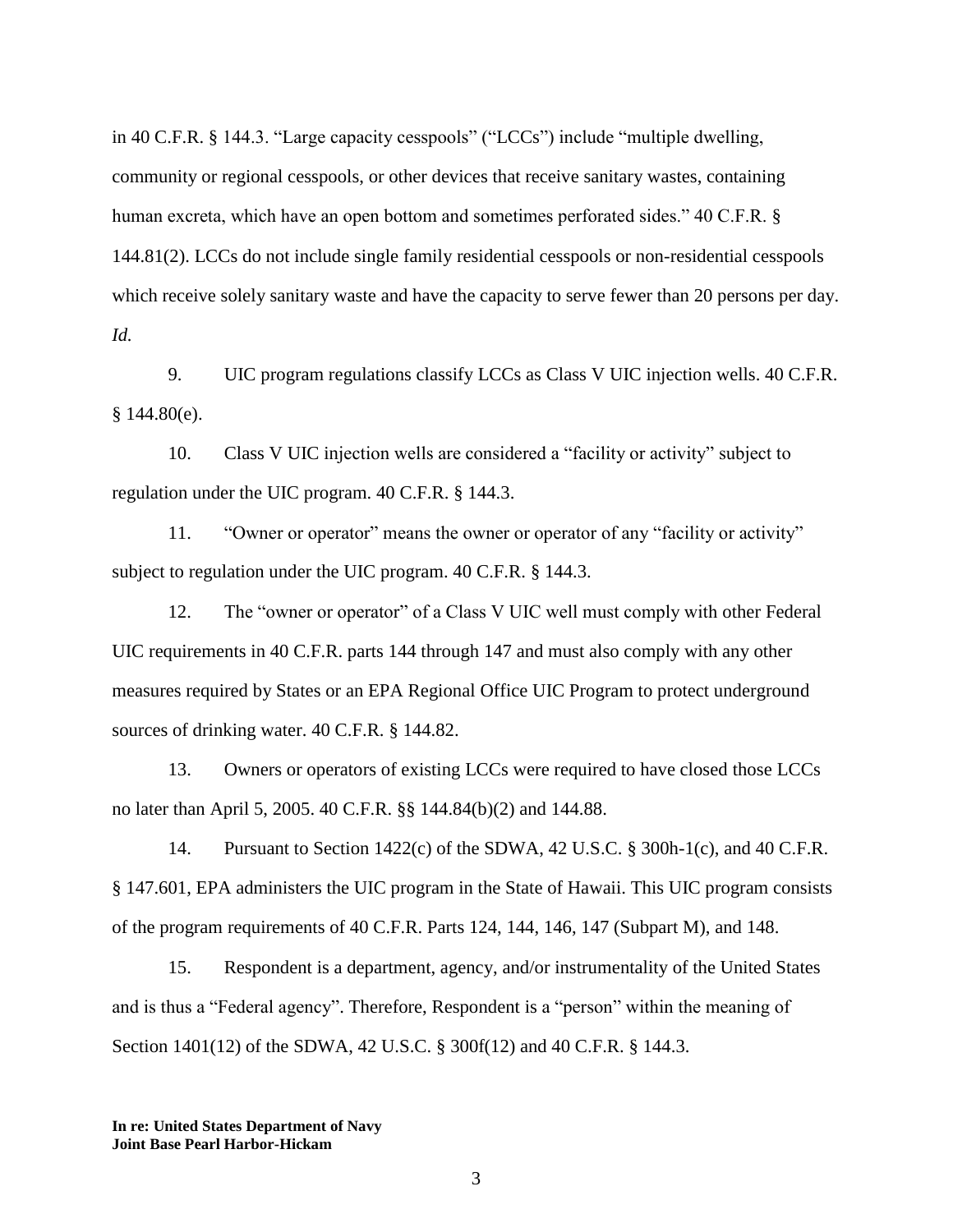16. Respondent has owned and/or operated the military facility known as Joint Base Pearl Harbor-Hickam located at 850 Ticonderoga Street, Pearl Harbor, Hawaii 96860 (the "Property") since October 1, 2010.

17. Respondent owned and/or operated the following three (3) cesspools at the Property past the required LCC closure date of April 5, 2005:

i. A cesspool servicing Buildings 3505 and 3510;

ii. A cesspool servicing Building 2115; and

iii. A cesspool servicing Building 3220.

18. The cesspools referred to in Paragraph 17, at all times relevant to this CA/FO, have had the capacity to serve 20 or more persons per day, and thus are considered LCCs pursuant to 40 C.F.R. § 144.81(2).

19. Therefore, Respondent is an "owner or operator" of an LCC, as that term is defined at 40 C.F.R. § 144.3, and was subject to the LCC closure requirements of 40 C.F.R. §§ 144.84(b)(2) and 144.88.

20. On May 10, 2016, Respondent completed closure of the cesspool that was servicing Buildings 3505 and 3510. On September 8, 2016, Respondent completed closure of the cesspool that was servicing Building 2115. On February 1, 2017, Respondent completed closure of the cesspool servicing Building 3220.

21. From October 1, 2010 until May 10, 2016, Respondent was in violation of the requirement to close all LCCs set forth at 40 C.F.R. §§ 144.84(b)(2) and 144.88 for the cesspool servicing Buildings 3505 and 3510.

22. From October 1, 2010 until September 8, 2016, Respondent was in violation of the requirement to close all LCCs set forth at 40 C.F.R. §§ 144.84(b)(2) and 144.88 for the cesspool servicing Building 2115.

**In re: United States Department of Navy Joint Base Pearl Harbor-Hickam**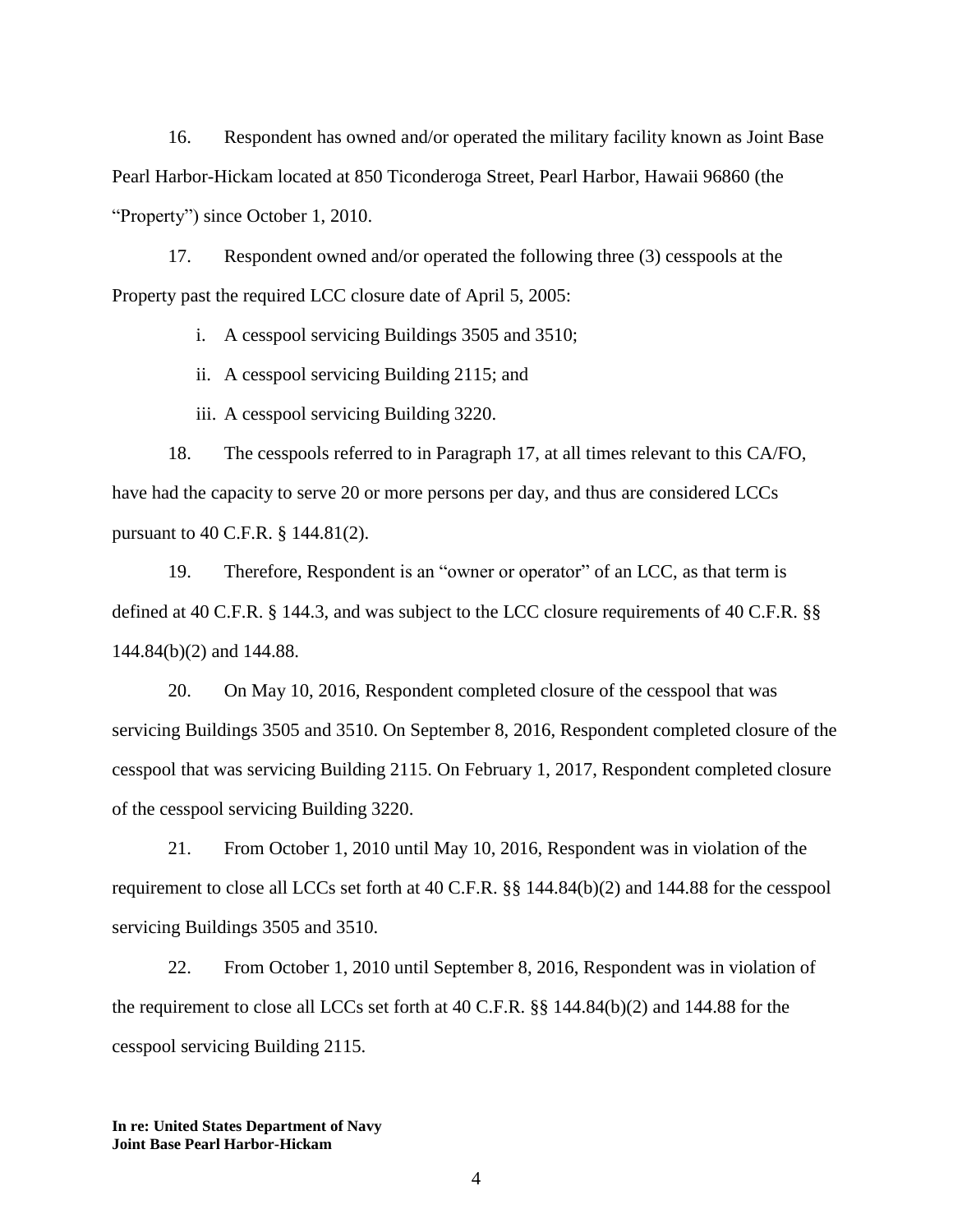23. From October 1, 2010 until February 1, 2017, Respondent was in violation of the requirement to close all LCCs set forth at 40 C.F.R. §§ 144.84(b)(2) and 144.88 for the cesspool servicing Building 3220.

24. Respondent certifies that all of the cesspools identified in Paragraph 17 of this CA/FO have been closed in accordance with EPA's Class V UIC injection well requirements set forth at 40 C.F.R. § 144.89.

25. Pursuant to Section 1447(b)(2) of the SDWA, 42 U.S.C. § 300j-6(b)(2), and 40 C.F.R. § 19.4, for violations occurring after January 12, 2009 through November 2, 2016, EPA may issue an order either assessing an administrative civil penalty of not more than \$32,500 per day per violation or requiring compliance, or both, against federal agencies who violate the SDWA or any requirement of an applicable UIC program. In accordance with the Civil Monetary Penalty Inflation Adjustment Rule, 81 Fed. Reg. 43091 (July 1, 2016), for violations occurring after November 2, 2016, where the penalty is assessed on or after August 1, 2016, EPA may issue an order either assessing an administrative civil penalty of not more than \$37,561 per day per violation or requiring compliance, or both, against federal agencies who violate the SDWA or any requirement of an applicable UIC program.

#### **III. SETTLEMENT TERMS**

#### **A. General Provisions**

26. For the purposes of this proceeding, Respondent (1) admits the jurisdictional allegations contained in this CA/FO, (2) neither admits nor denies the facts stipulated in this CA/FO; (3) consents to the assessment of the civil penalty and to the conditions contained in this CA/FO, and (4) waives any right to contest the allegations or to appeal the Final Order accompanying this CA/FO, once it becomes final. 40 C.F.R. § 22.18(b)(2).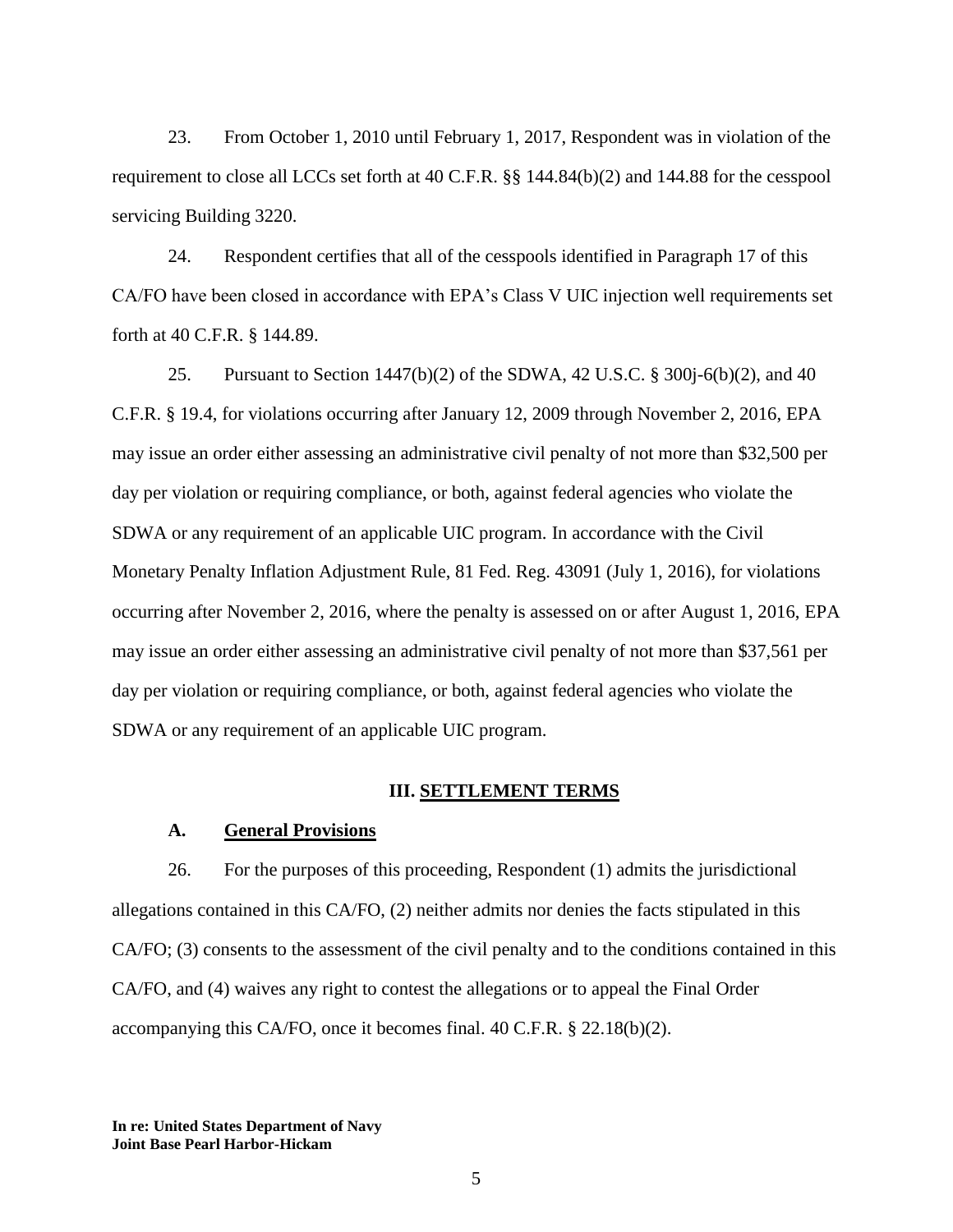27. Respondent also expressly waives any right to contest the allegations contained in this CA/FO and to appeal the Final Order under the SDWA or the Administrative Procedure Act, 5 U.S.C. §§ 701-706, including any right to confer with the EPA Administrator under SDWA § 1447(b)(3), 42 U.S.C. § 300j-6(b)(3) with regard to the matters specifically addressed in this CA/FO.

28. This CA/FO, inclusive of all exhibits, appendices, and attachments, is the entire agreement between the Parties to resolve EPA's administrative civil penalty claim against Respondent for the specific SDWA violations identified in this CA/FO.

29. The provisions of this CA/FO shall apply to and be binding upon Respondent and its officers, directors, agents, servants, authorized representatives, employees, and successors or assigns. Action or inaction of any persons, firms, contractors, employees, agents, or local, state or federal agencies, acting under, through, or for Respondent shall not excuse any failure of Respondent to fully perform its obligations under this CA/FO. No transfer of ownership or operation of the cesspools identified in Paragraph 17 will relieve Respondent of its obligation to comply with this CA/FO.

30. Full payment of the penalty amount in paragraph 37 and compliance with this CA/FO shall not in any case affect the right of EPA or the United States to pursue appropriate injunctive or other equitable relief or criminal sanctions for any violations of law. Respondent's full compliance with this CA/FO shall only resolve Respondent's liability for federal civil penalties for the violations and facts alleged in this CA/FO.

31. This CA/FO is not a permit or modification of a permit and does not affect Respondent's obligation to comply with all federal, state, local laws, ordinances, regulations, permits, and orders, except as described in this CA/FO. Issuance of, or compliance with, this CA/FO does not waive, extinguish, satisfy, or otherwise affect Respondent's obligation to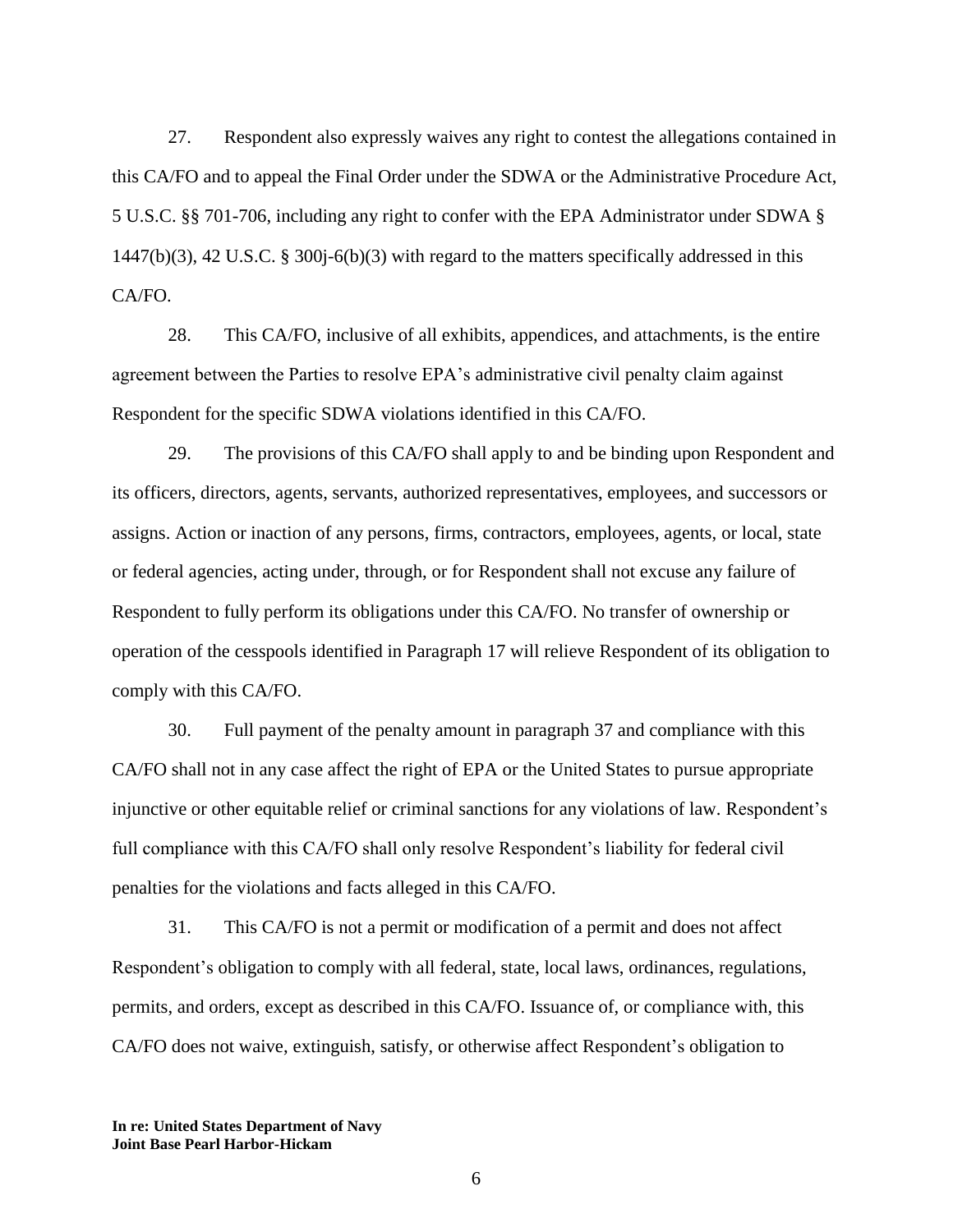comply with all applicable requirements of the SDWA, regulations promulgated thereunder, and any order or permit issued thereunder, except as specifically set forth in this CA/FO.

32. This CA/FO does not constitute a waiver, suspension, or modification of the requirements of any federal, state, or local statute, regulation or condition of any permit issued thereunder, including the requirements of the Act and accompanying regulations, except as specifically set forth in this CA/FO.

33. EPA reserves any and all legal and equitable remedies available to enforce this CA/FO. Violation of this CA/FO will be deemed a violation of the SDWA.

34. Unless otherwise specified, the Parties shall each bear their own costs and attorneys' fees incurred in this proceeding.

35. This Consent Agreement may be executed and transmitted by facsimile, email or other electronic means, and in multiple counterparts, each of which shall be deemed an original, but all of which shall constitute an instrument. If any portion of this Consent Agreement is determined to be unenforceable by a competent court or tribunal, it is the Parties' intent that the remaining portions shall remain in full force and effect.

36. The undersigned representative of each party certifies that he or she is duly and fully authorized to enter into and sign this Consent Agreement.

### **B. Penalty**

37. Respondent agrees to the assessment of a civil penalty in the amount of NINETY-FOUR THOUSAND TWO HUNDRED TWELVE AND NO/100 DOLLARS (**\$94,212.00)** as full, final, and complete settlement of the civil claims alleged in Section II of this CA/FO.

38. Respondent shall pay the assessed penalty no later than thirty (30) days from the effective date of the filing of the Final Order with the Regional Hearing Clerk. Payment may be made by check (regular mail or overnight delivery) or by electronic funds transfer (EFT). If

**In re: United States Department of Navy Joint Base Pearl Harbor-Hickam**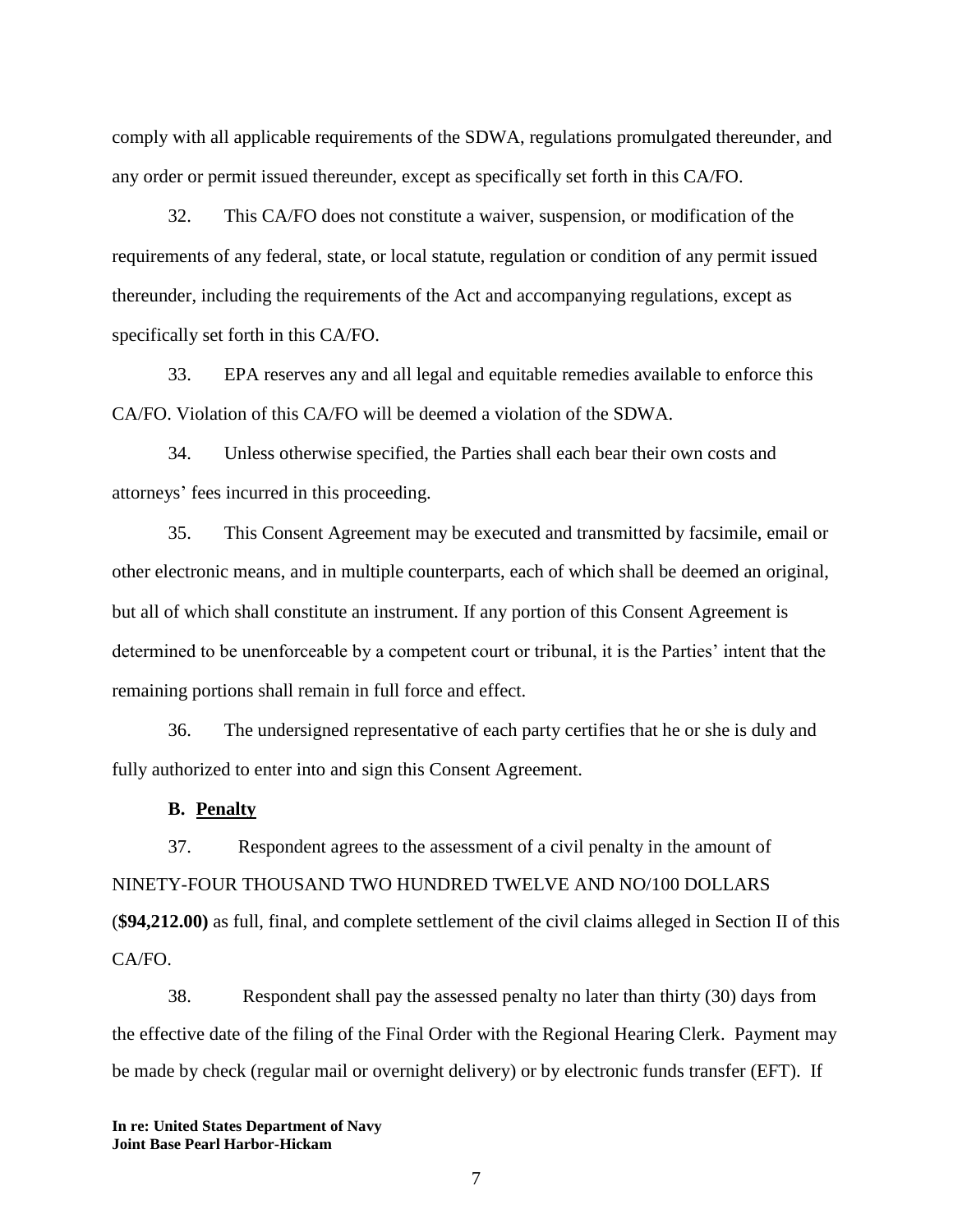payment is made by check, it shall be by cashier's or certified check made payable to the "Treasurer, United States of America," and sent to the following address:

Regular Mail: U.S. Environmental Protection Agency Fines and Penalties Cincinnati Finance Center P.O. Box 979077 St. Louis, MO 63197-9000

If payment is made by EFT, the Respondent has provided the following information and agrees that it is correct and appropriate for payments in Fiscal Year 2016 (payment information beyond Fiscal Year 2016 will require new information from Respondent):

Respondent's Fiscal Year 2016 Treasury Appropriation Fund Symbol (TAFS) for Commander,

Navy Region Hawaii (CNRH) is 17 6 1804 52FA. Inquiries concerning this payment can be

made to CNRH Code N822 (Accounting Department), Ms. Lesa Takekuma, who can be

contacted at phone number (808) 473-2783.

Payment instructions for payment to EPA are available at:

[http://www2.epa.gov/financial/makepayment.](http://www2.epa.gov/financial/makepayment) Promptly after this CA/FO is filed, Respondent

shall send a transmittal letter, indicating Respondent's name, the case title, the docket number,

along with a copy of the check or notification that the payment has been made, sent by one of the

methods listed above, including proof of the date payment was made, to:

Regional Hearing Clerk Office of Regional Counsel (ORC-1) U.S. Environmental Protection Agency, Region IX 75 Hawthorne Street San Francisco, CA 94105

SDWA/FIFRA Section Water & Pesticides Branch (ENF-3-3) Enforcement Division U.S. Environmental Protection Agency, Region IX 75 Hawthorne Street San Francisco, CA 94105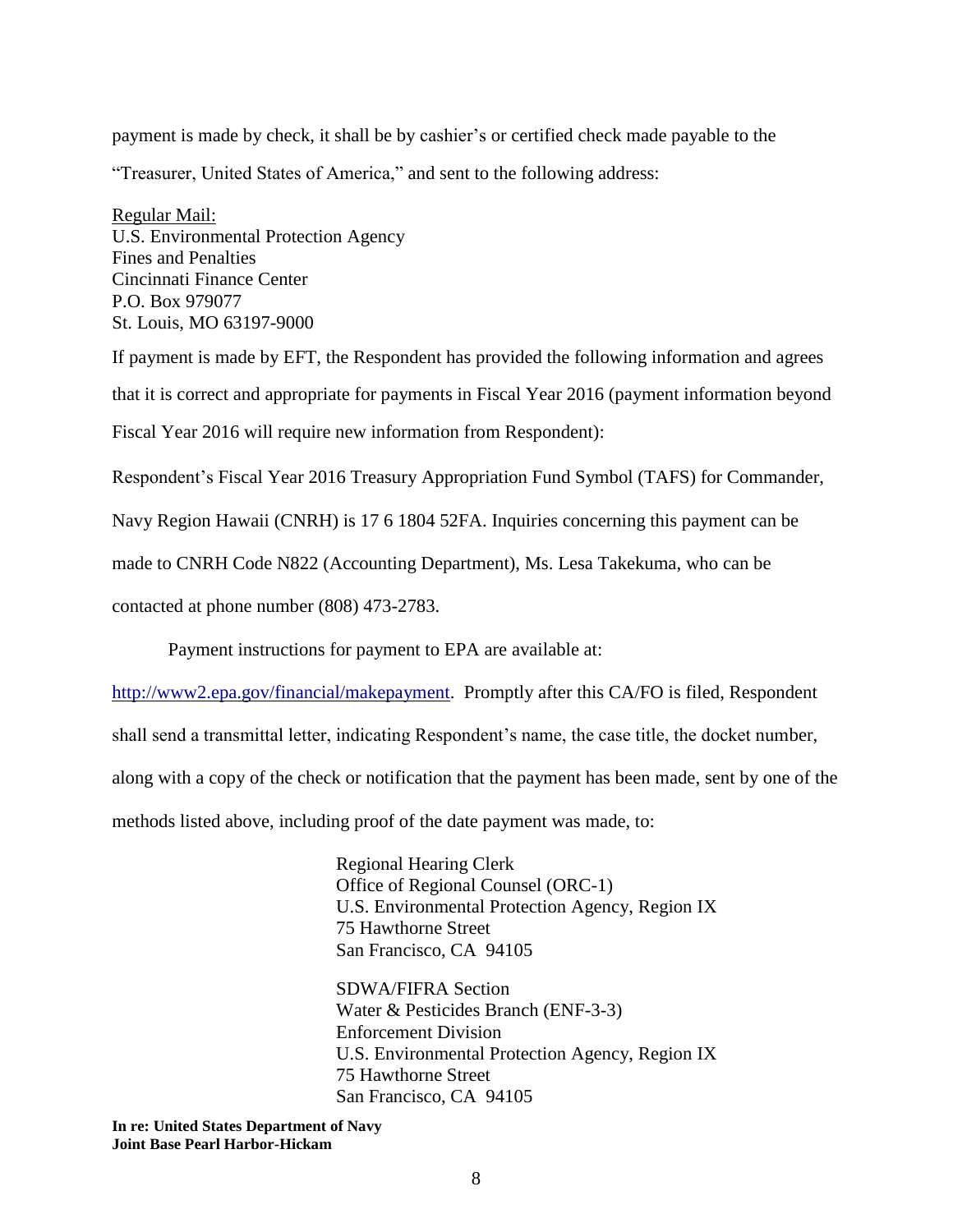39. As of the effective date of this CA/FO, Respondent has already sent payment of the civil penalty identified in Paragraph 37 via EFT to the EPA Cincinnati Finance Center. Processing of the payment is awaiting the finalization and filing of the CA/FO with the Regional Hearing Clerk.

40. Failure to obtain adequate funds or appropriations from Congress does not release Respondent from its obligations to pay the penalty identified in Paragraph 37 of this CA/FO. Nothing in this CA/FO shall be interpreted to require obligations or payment of funds in violation of the Anti-Deficiency Act, 31 U.S.C. § 1341.

#### **IV. EFFECTIVE DATE AND TERMINATION**

41. This CA/FO shall terminate only after Respondent has complied with all requirements of this CA/FO and after EPA has issued a written notice of termination.

42. In accordance with 40 C.F.R. §§ 22.18(b)(3) and 22.31(b), this CA/FO shall be effective on the date that the final order, having been issued by either the Regional Judicial Officer or Regional Administrator, is filed with the Regional Hearing Clerk.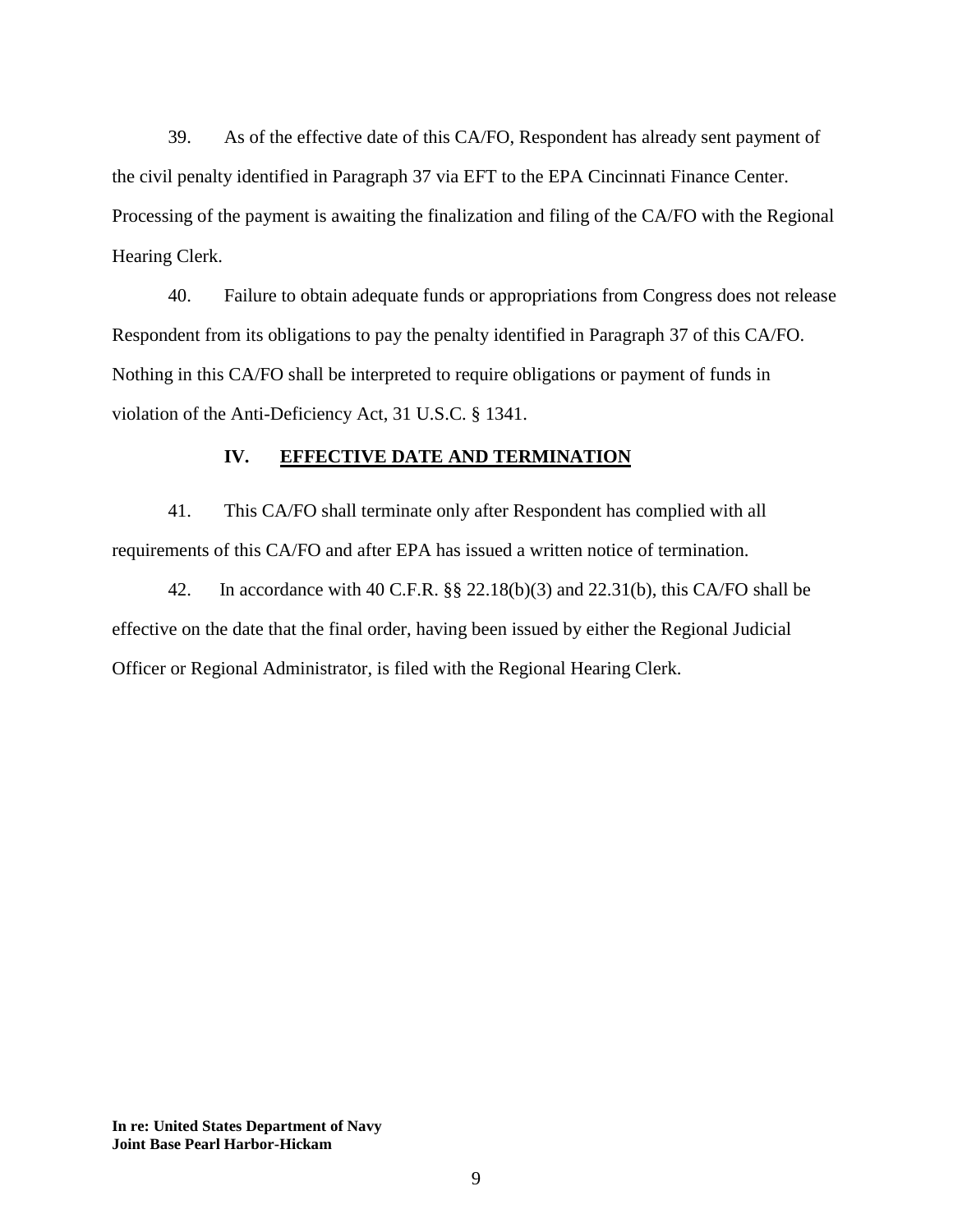### FOR THE CONSENTING PARTIES:

# UNITED STATES DEPARTMENT OF NAVY:

 $\frac{1}{s}$ 

Date: 3/22/2017

John V. Fuller, Rear Admiral Commander, Navy Region Hawaii, U.S. Navy 850 Ticonderoga Street, Suite 110 JBPHH, Hawaii 96860-5101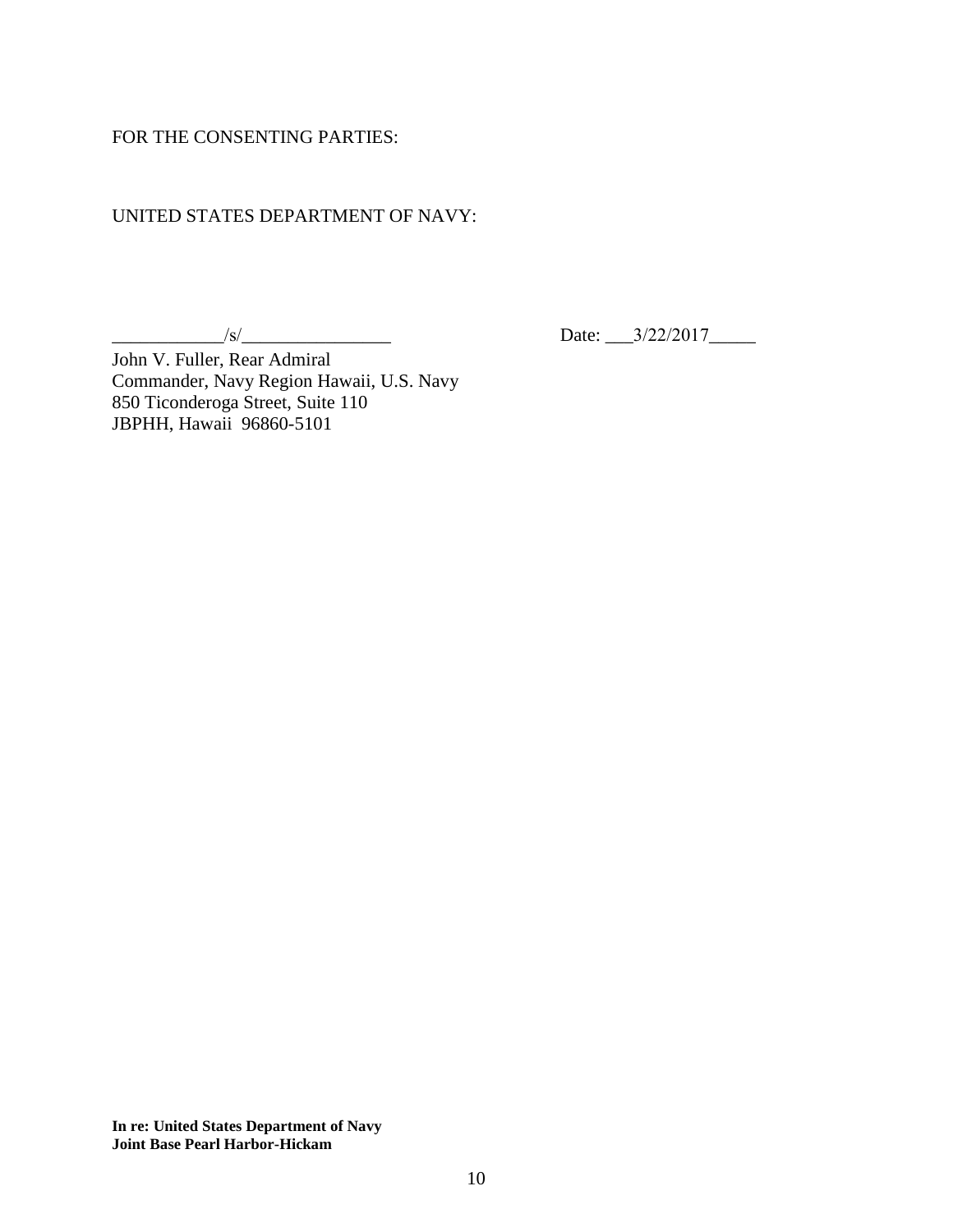## FOR THE UNITED STATES ENVIRONMENTAL PROTECTION AGENCY:

 $\frac{1}{s}$  Date:  $\frac{3}{22/2017}$ 

Alexis Strauss Acting Regional Administrator U.S. Environmental Protection Agency, Region IX 75 Hawthorne Street San Francisco, CA 94105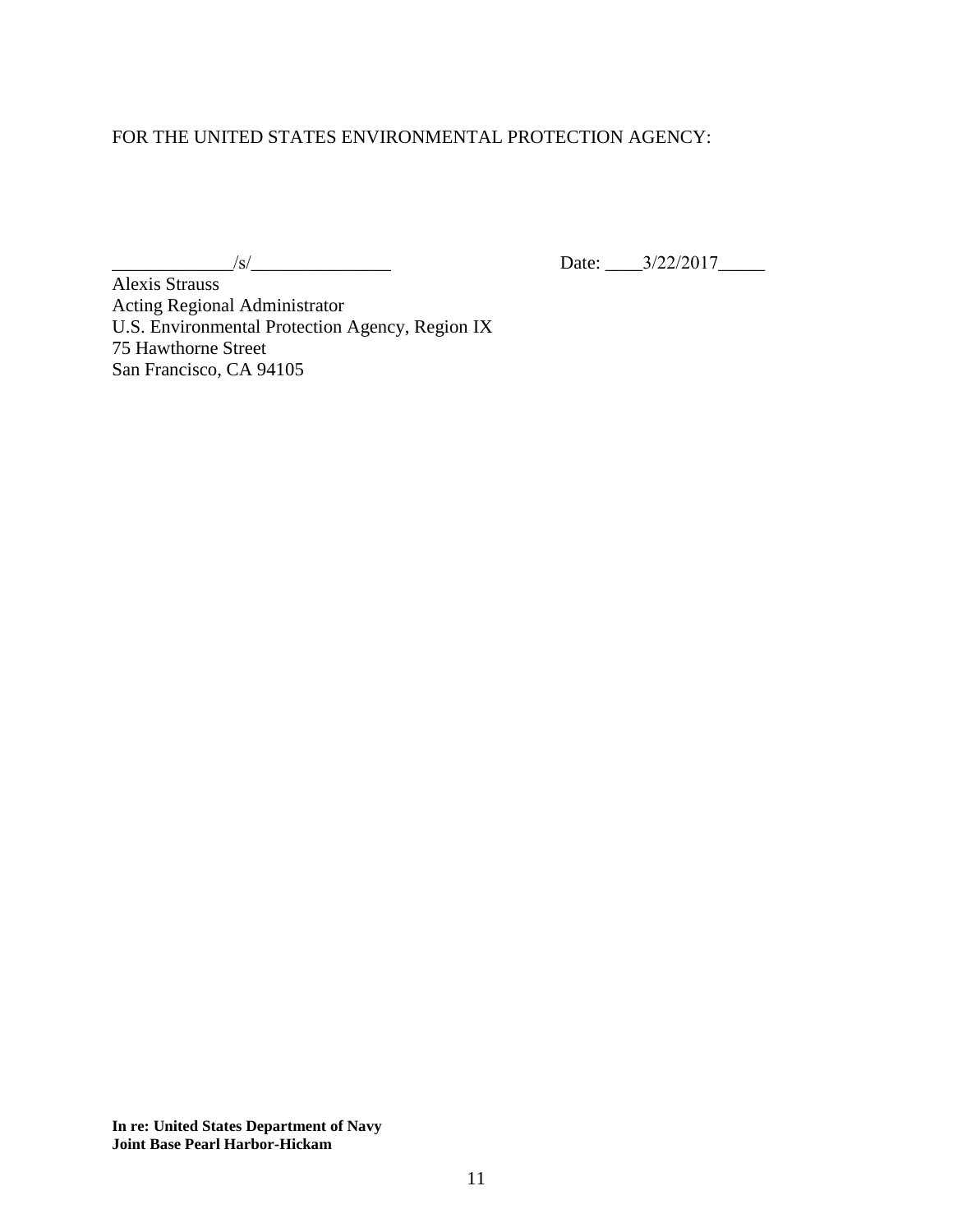# **UNITED STATES ENVIRONMENTAL PROTECTION AGENCY REGION IX** 75 Hawthorne Street San Francisco, California 94105

| IN THE MATTER OF:                                                                                 | DOCKET NO. UIC-09-2017-0001      |
|---------------------------------------------------------------------------------------------------|----------------------------------|
| United States Department of Navy                                                                  |                                  |
| Respondent.                                                                                       | <b>CONSENT AGREEMENT</b>         |
| Joint Base Pearl Harbor-Hickam, Hawaii<br>Facility                                                | <b>AND</b><br><b>FINAL ORDER</b> |
| Proceedings under Section 1447(b) of the Safe<br>Drinking Water Act,<br>42 U.S.C. $\S$ 300j-6(b). |                                  |

The United States Environmental Protection Agency Region IX ("EPA" or

"Complainant") and United States Department of Navy, through the Commander, Navy Region Hawaii ("Respondent"), having entered into the foregoing Consent Agreement, and EPA having duly publicly noticed the Stipulations and Findings and Final Order regarding the matters alleged therein,

IT IS HEREBY ORDERED THAT:

1. The foregoing Consent Agreement and this Final Order (Docket No. UIC-09-2016-

000 \_\_ ) be entered; and

2. Respondent pay a single administrative penalty of NINETY-FOUR THOUSAND TWO HUNDRED TWELVE AND NO/100 DOLLARS (**\$94,212.00)** to the Treasurer of the United States of America in accordance with the terms set forth in the Consent Agreement and this Final Order (CA/FO).